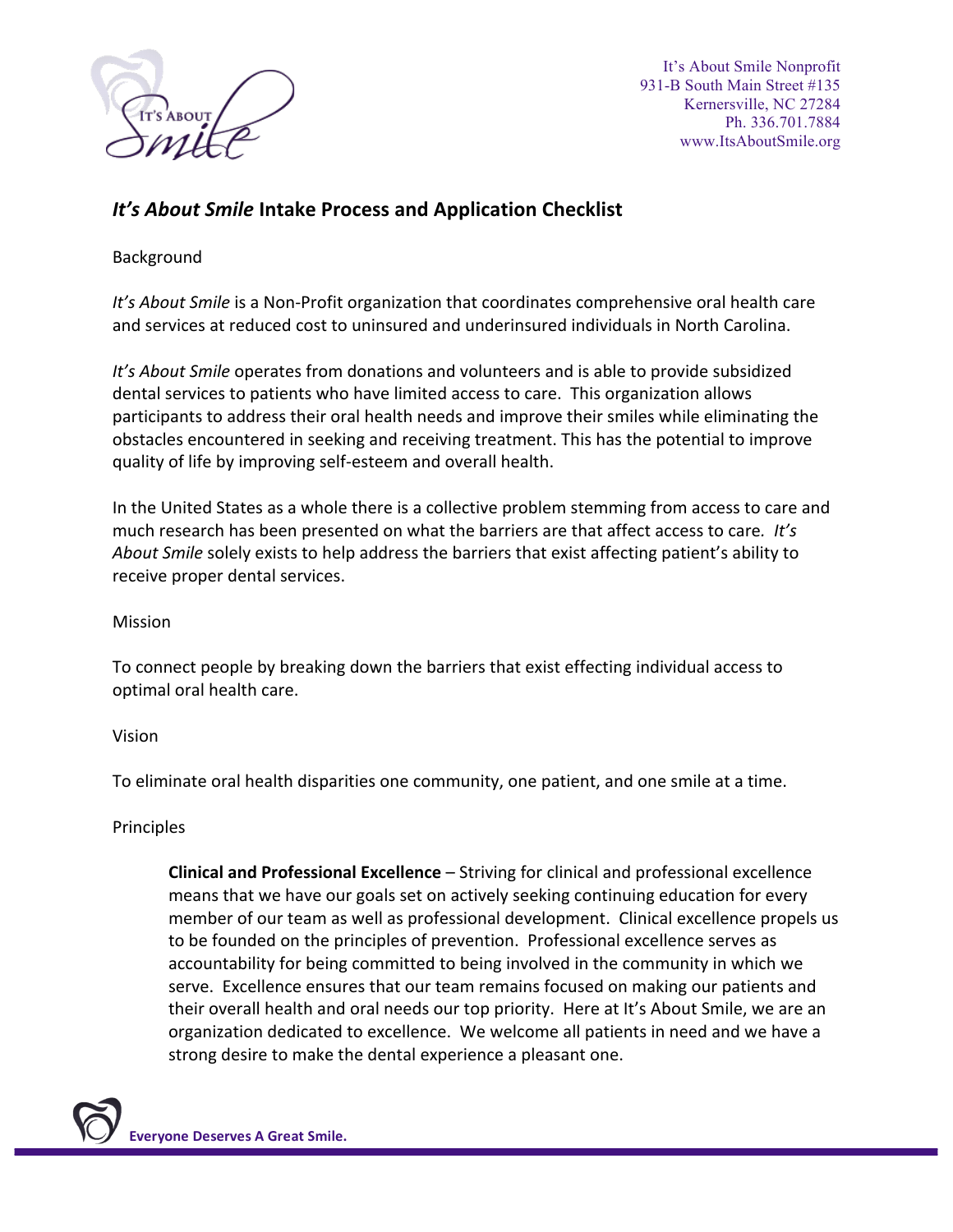

It's About Smile Nonprofit 931-B South Main Street #135 Kernersville, NC 27284 Ph. 336.701.7884 www.ItsAboutSmile.org

**Optimum Oral Health** – Our organization's goals are set on achieving optimum oral health and working with other members of the health care team toward maintaining overall health. Our organization will take the team, interdisciplinary approach to achieving treatment goals. This process begins with patient education, treatment planning and acceptance, and dental hygiene as well as making certain to involve the patient in every aspect.

**Evidence Based Dentistry** – Our organization prides itself in practicing evidence-based dentistry and incorporating timely and appropriate technology that is in line with the needs and desires of our patient population.

**Friendly and Caring Service** – Our goal is to deliver dental services in a gentle manner and ensure that all experiences are positive. Our team is committed to providing friendly and caring service at all times

**Objectives** 

- It's About Smile's primary objective is to provide optimum and comprehensive oral health care while supplementing services with patient education concerning prevention and oral health.
- It's About Smile strives to provide a pleasant dental experience for all patients, with the ultimate goal helping eliminate the fear or discomfort associated with receiving oral health care.
- It's About Smile values incorporating new technology, services, products and procedures in order to enhance patient experience.